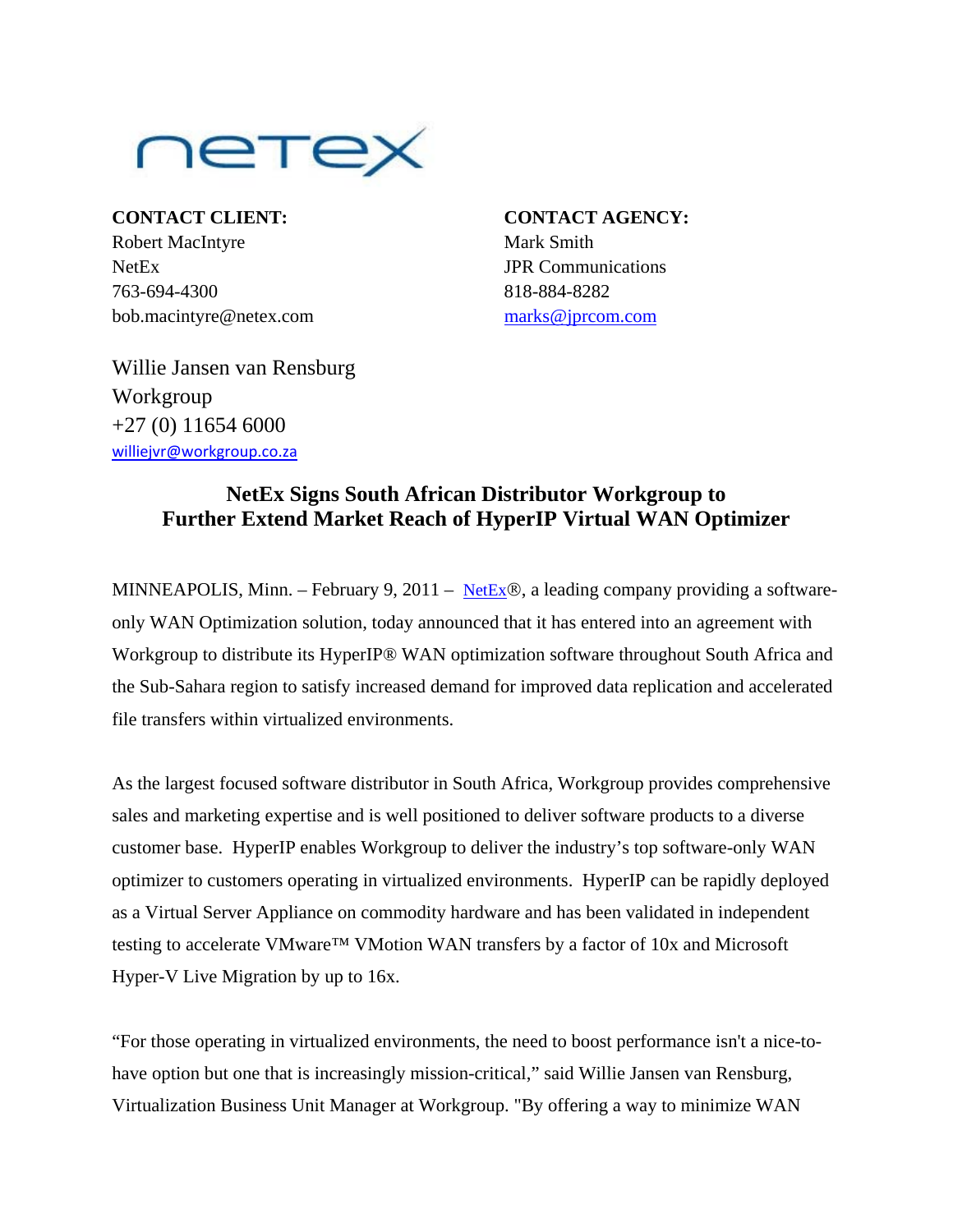latency over distance in virtualized environments, we are able to add extreme value to our portfolio by providing a compelling solution to companies facing conditions that can negatively impact their computing infrastructure. NetEx HyperIP is an ideal way to extend the functionality of virtualization and one that I believe will be well received by our customers."

Workgroup services the IT channel from its national branch infrastructure situated in Johannesburg, Cape Town, Durban, Port Elizabeth and Windhoek. This international agreement follows recent partnerships with distributors in Australia, Turkey, Germany, and the United Kingdom and Ireland.

"Partnering with Workgroup brings us additional exposure of our HyperIP to an even larger world market, helping us to increase mindshare and grow profits," said Robert MacIntyre, NetEx Vice President of Business Development and Marketing. "We have extensive experience working with global organizations to help organizations make the most effective use of their WAN bandwidth and meet production-time windows. Being part of Workgroup's virtualization portfolio will ensure that companies in Africa will have access to this same level of optimization and data acceleration as those in other parts of the world, helping them to continue technical innovation while leveraging the value proposition that HyperIP provides."

NetEx's award-winning HyperIP is a software-only, virtualization-ready WAN optimization solution, ideal for moving large data sets across WANs securely, swiftly and seamlessly. Patentpending technology accelerates and optimizes industry-leading data replication and file transfer applications by aggregating multiple data replication applications over a shared connection while mitigating the inherent network latency and network disruption for long-distance remote TCP data transmissions. The full version of HyperIP supports long-distance data transfers at up to 800 Mb/s, the highest performance of any WAN optimization solution on the market, and 25 to more than 100 percent faster than competitive products. Transfer speed is optimized for the full range of data management applications, including backup & remote replication and business continuance/disaster recovery (BC/DR). NetEx offers HyperIP for cloud infrastructures as a software-only configuration, enabling customers to quickly deploy the acceleration software into their existing VMware infrastructures.